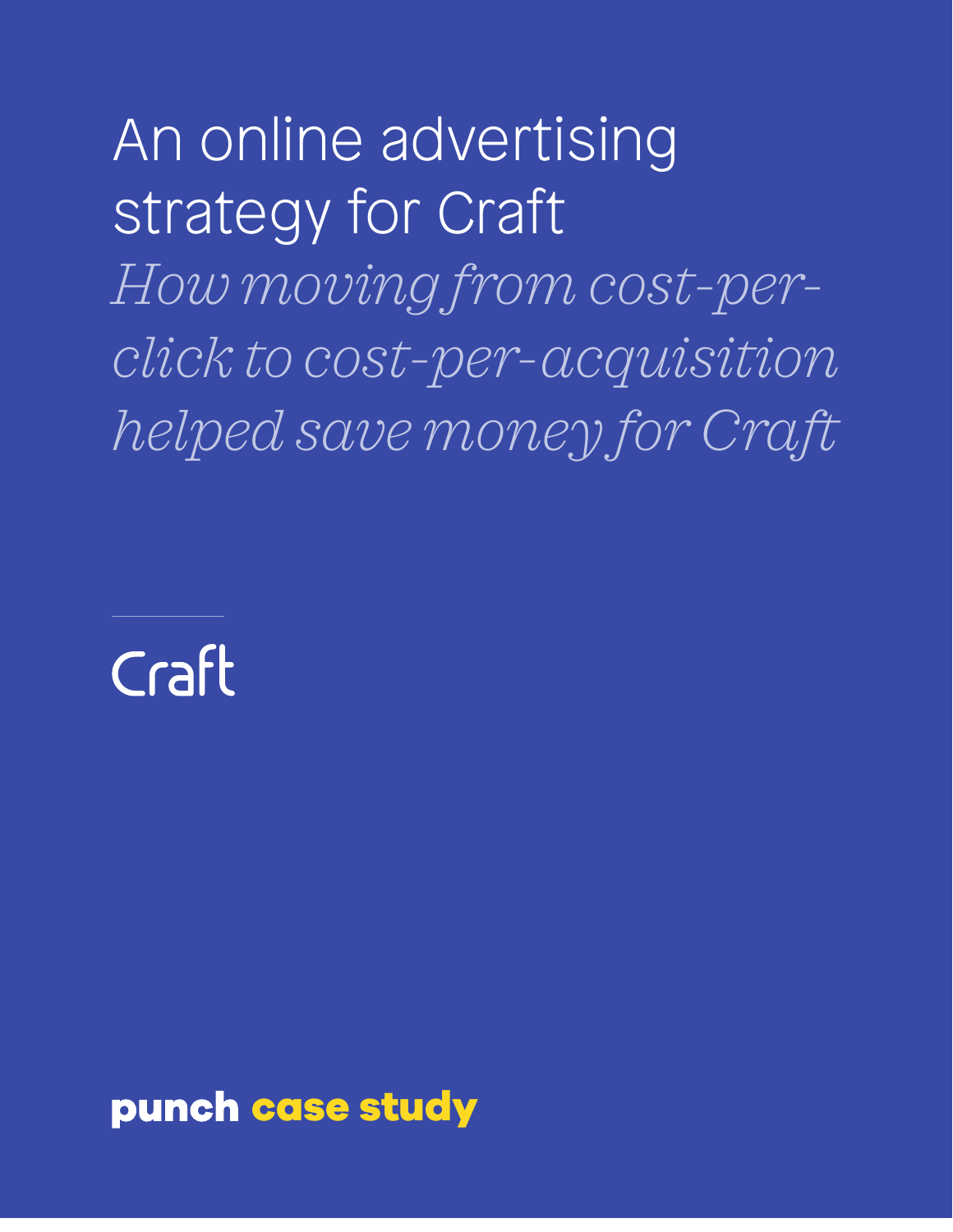# *Contents*

- **2 Contents**
- **3 [About Craft](#page-2-0)**
- **4 [Punch's approach to B2C growth](#page-3-0)**
- **5** Research with XFINITY
- **6 [Plan creation](#page-5-0)**
- **8 [Execution](#page-7-0)**
- **1 2 [Refinement](#page-11-0)**
- **1 3 [Results](#page-12-0)**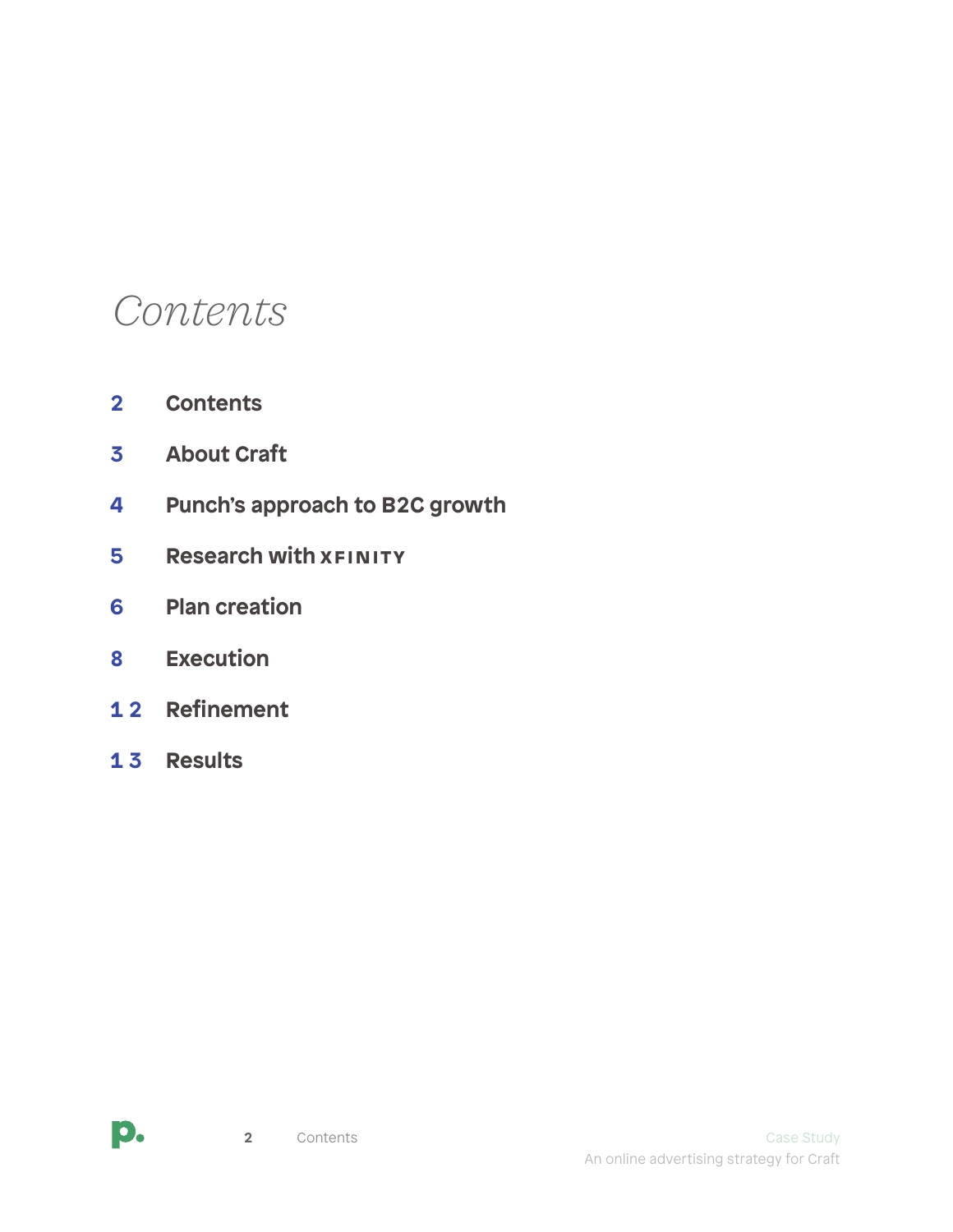

# <span id="page-2-0"></span>*About Craft*

## **Craft is an A rtifi c ial I ntelligen c e - d r i v e n d a t a a n d analyti c s platform building the " S our c e of T r u t h " o n c ompanies, and mapping the global e c o n o m y.**

Craft organizes data from thousands of sources to provide comprehensive, up-to-date sector and company profiles, ranging from early-stage to the largest companies in the world.

As the economy and nature of work continue to undergo massive transformation, Craft's mission is to provide context and freely available tools to help people discover and evaluate the best opportunities for them. In addition to career search, the platform is used for market and sector research, customer lead generation, and competitive analysis.

p.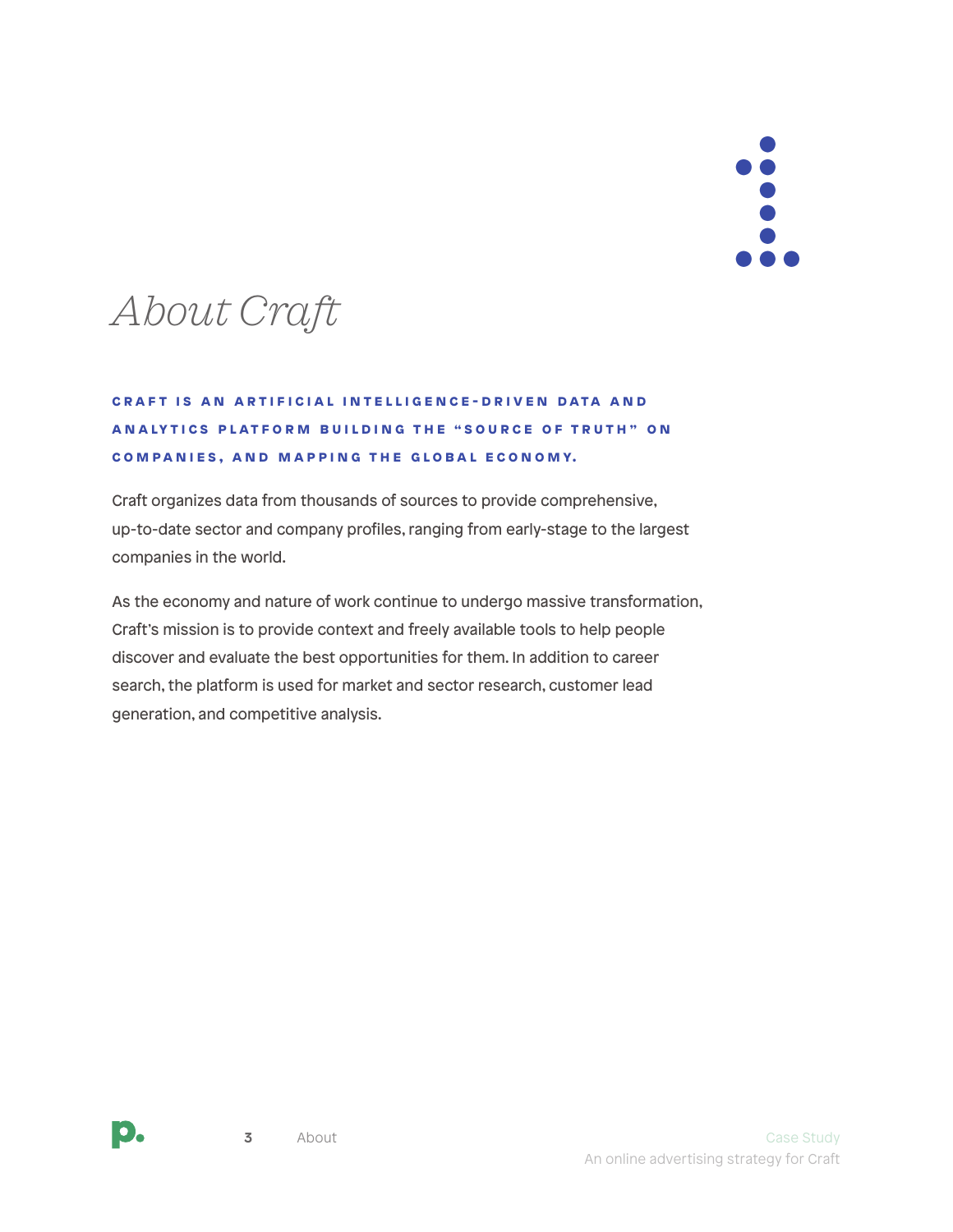

# <span id="page-3-0"></span>*Punch's approach to B2C growth*

## **A sound B 2 c methodology as pra c t i c ed by P u n c h i n v o l v e s four steps.**

- **1 Research.** Intelligent and successful B2C campaigns deep dive into competitor ads being run from the top 1 to 3 competitors on Facebook, AdWords, and Google. We then analyze keywords, SEO, website, and app store traffic analytics. We answer "who are our customers," "how are we doing with getting them," and "what does it cost to acquire a new customer?"
- **2 Plan creation.** We analyze current and new marketing channels alongside tailored plans specific to a business to grow users every month, get more engagement from existing users, and reduce churn. We target double-digit month-on-month growth in 90-day-tests with 50% reduced customer churn.
- **3 Execution.** Punch provides plan execution, campaign monitoring, daily reports, and analytics during the course of the project. Execution is supplemented with original content creation, ads management, engagement metrics, and performance review.
- **4 Refinement.** Using a variety of CPC, CPM, and daily benchmarks, Punch adjusts user acquisition strategies to refine and reduce ad spend. The overall goals are to grow engagement as quickly as possible, reduce churn to the maximum amount, and reduce ad cost as quickly and long-term as possible.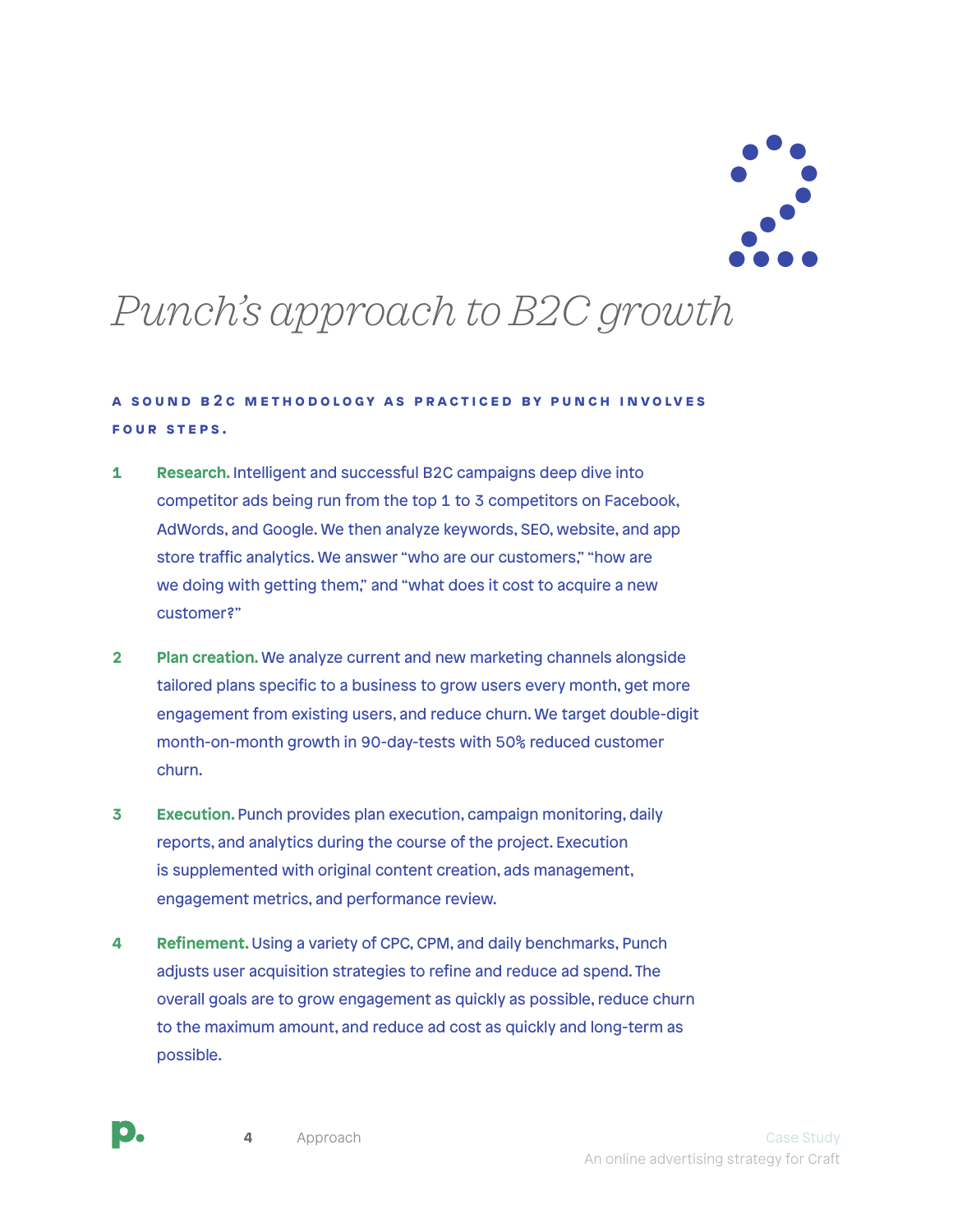

# <span id="page-4-0"></span>*Research*

#### **RESEARCH FORMS THE INITIAL STEP WITH ANY B2C PROJECT.**

With Craft, the geographic target was set as counties of the Bay Area and San Francisco. A closed region helps define a more limited data set to research.

| Recruiters           | What do they need? What are they<br>spending their time on now?                                              |
|----------------------|--------------------------------------------------------------------------------------------------------------|
| Investors            | How are investors finding online tools<br>for company research?                                              |
| <b>Employees</b>     | Which ad campaigns and what sources<br>do employees use? How do they use<br>these sites during job searches? |
| <b>Entrepreneurs</b> | What keyboards can we use to target<br>people researching companies for<br>competitive reasons?              |

## **RESEAR C HING C RAFT ' S AUDIEN C E AND THEIR NEEDS : FURTHER AUDIEN C E SEGMENTATION AND K EYWORD IDENTIFI C ATION**

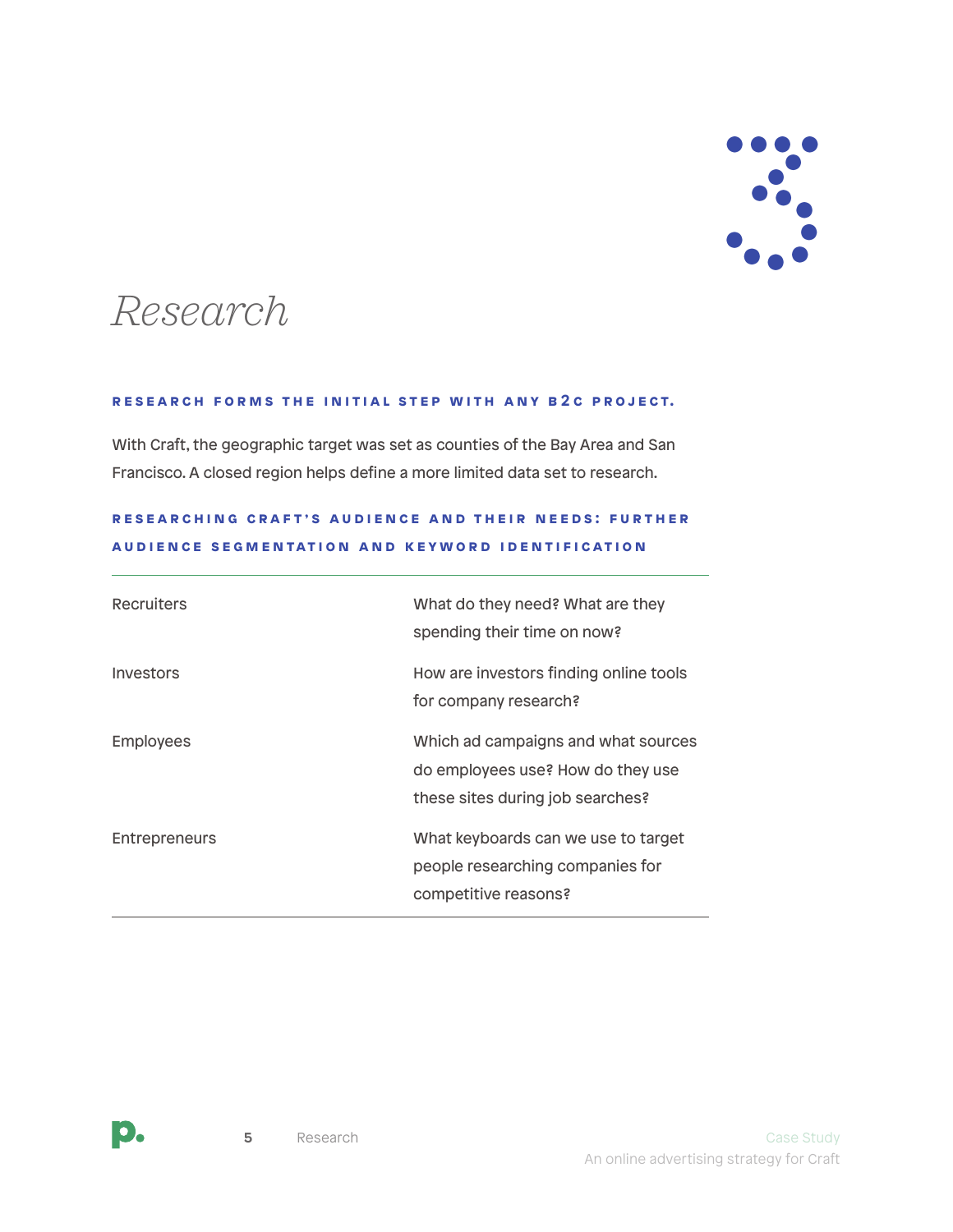

## <span id="page-5-0"></span>*Plan creation*

Conversion strategy: forms

**THE GOAL OF OUR WORK WITH CRAFT WAS TO TRANSITION FROM c ost-per- c l i ck to c ost-per-a c quisition metri c s for 3 K EY areas. Craft was implementing a c ost-per- c l i ck s t r a t e g y at the start of P u n c h's B 2C program. T his was A - B t e s t e d against a c ost-per-a c q u i s i t i o n s t r at e gy.**

| Facebook |                                                                                                                                      | User clicks ad, user lands on Craft Original<br>Content, user fills out any of the following: |  |
|----------|--------------------------------------------------------------------------------------------------------------------------------------|-----------------------------------------------------------------------------------------------|--|
|          | 1                                                                                                                                    | <b>Sticky header form</b>                                                                     |  |
|          | $\mathbf{2}$                                                                                                                         | Bottom-of-page call-to-action                                                                 |  |
|          | 3                                                                                                                                    | Modal box form field                                                                          |  |
| AdWords  | User can take advantage of in-ad forms. Or, a<br>user clicks ad, user lands on Landing Page, user<br>fills out any of the following: |                                                                                               |  |
|          | 1                                                                                                                                    | <b>Sticky header form</b>                                                                     |  |
|          | $\mathbf{2}$                                                                                                                         | Bottom-of-page call-to-action                                                                 |  |
|          | 3                                                                                                                                    | <b>Modal box form field</b>                                                                   |  |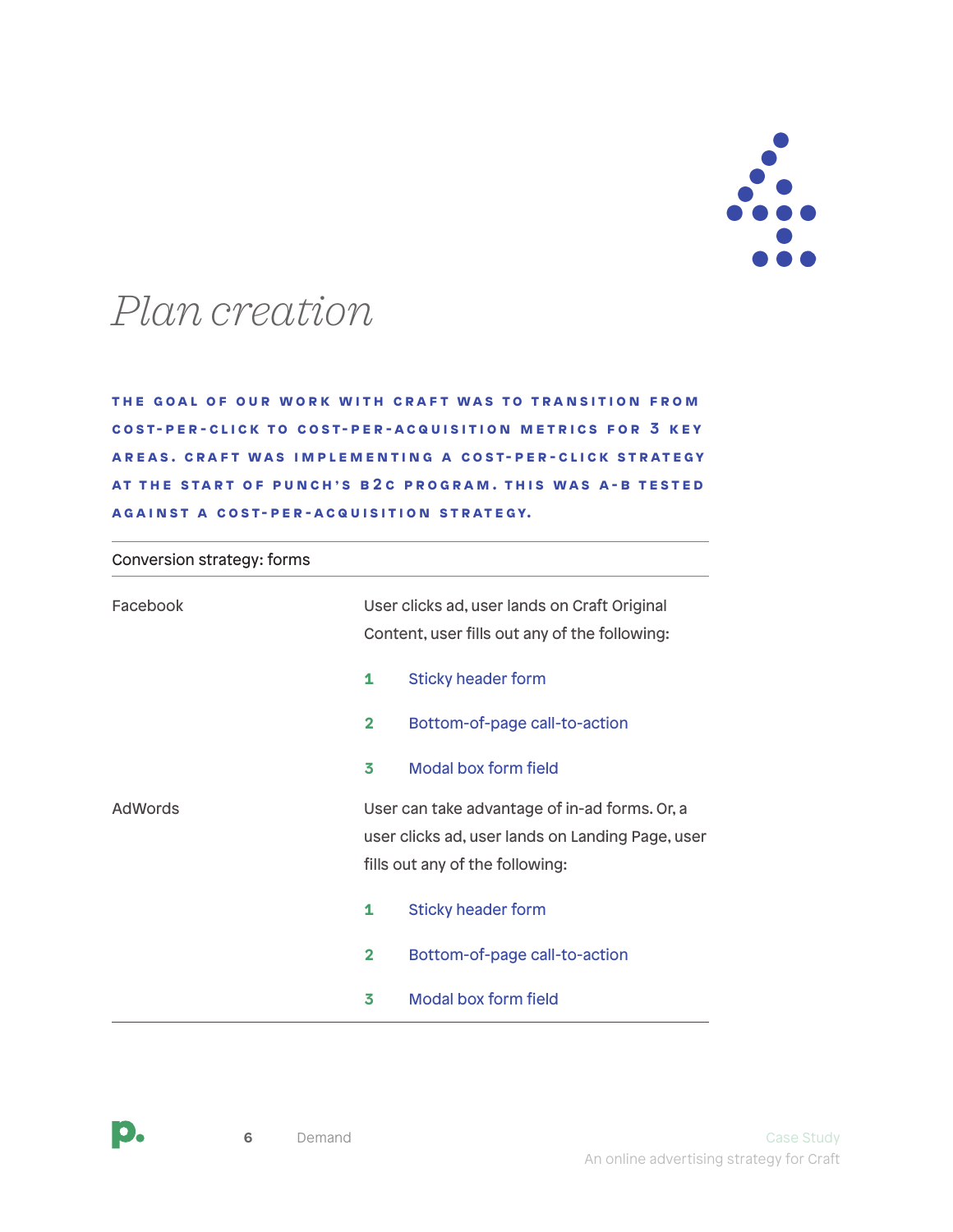| AdWords                                             | Same behavior as above.                                                                     |  |
|-----------------------------------------------------|---------------------------------------------------------------------------------------------|--|
| 3<br>Modal box telephone number                     |                                                                                             |  |
| Bottom-of-page call-to-action phone<br>$\mathbf{2}$ |                                                                                             |  |
| <b>Phone sticky header</b><br>1                     |                                                                                             |  |
| Facebook<br>call:                                   | User clicks ad, user lands on Craft Original<br>Content, user taps phone number to initiate |  |

| Conversion strategy: chat |              |                                                                                   |  |
|---------------------------|--------------|-----------------------------------------------------------------------------------|--|
| Facebook                  |              | User clicks ad, user lands on Craft Original<br>Content, user is:                 |  |
|                           | 1            | Engaged by in-situation chat and<br>responds, or alternatively;                   |  |
|                           | $\mathbf{2}$ | User engages in chat by clicking a "help"<br>area which prompts in-situation chat |  |
| AdWords                   |              | Same behavior as above.                                                           |  |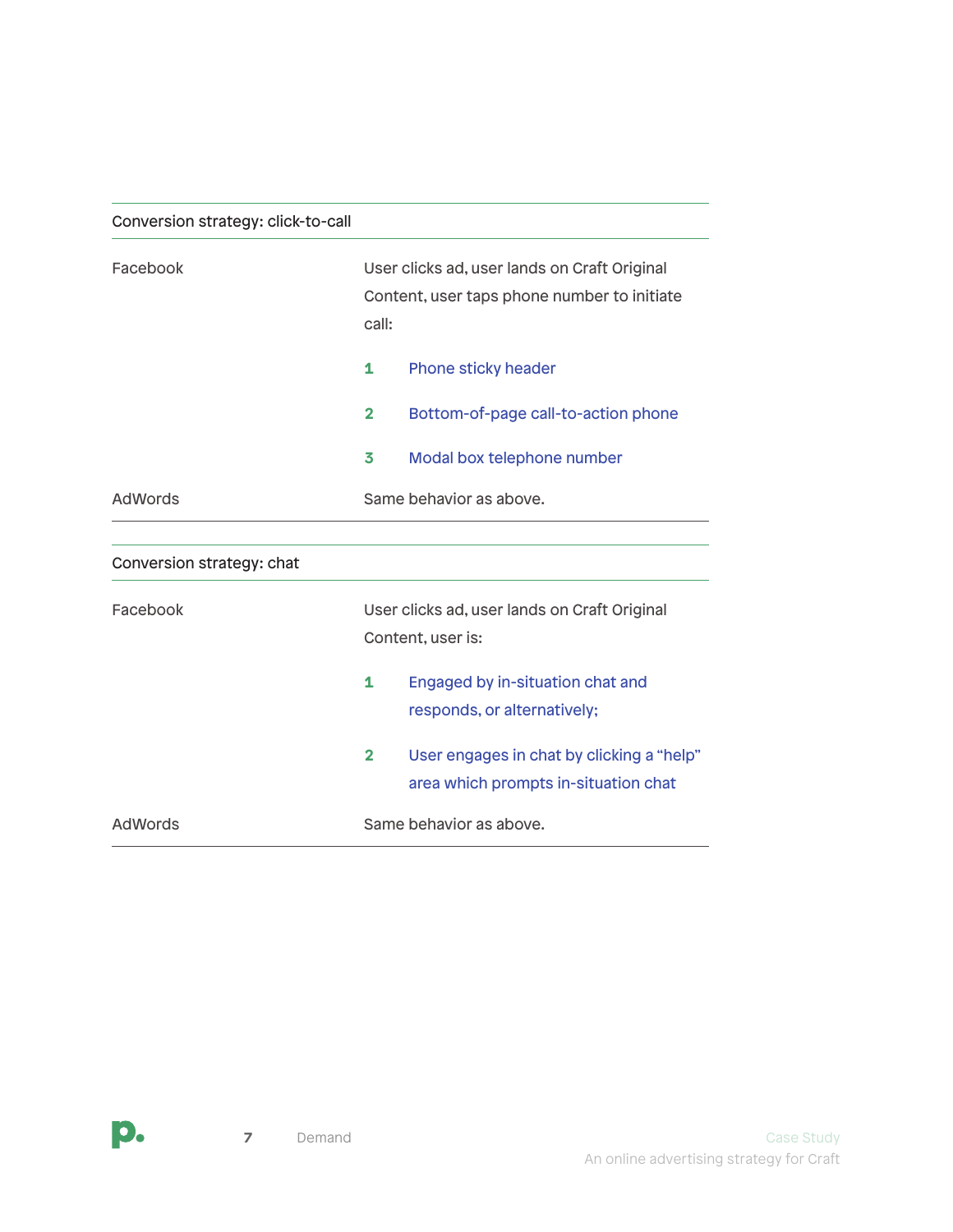

# <span id="page-7-0"></span>*Execution*

## **P u n c h e x e c uted the plan c reated along with A - B t e s t i n g OF TWO ADDITIONAL GROWTH HACKING CAMPAIGNS.**

### Growth Hack 1: Interactive Quizzes

These were quizzes on how users felt about a certain company, news event, or funding event. The quizzes were embedded in a variety of mediums including sticky header, bottom-footer, and hover widget (like a chat-based quiz).

- **1 Company test quiz.** This quiz compares five companies on how a user thinks they will perform across several key areas.
- **2 Industry analysis quiz.** This quiz compares the growth trend and opportunities in five different industries and how a user thinks they will perform.
- **3 Craft test quiz.** This quiz asks what a user likes about Craft, where Craft can improve, and what does a user envision the Craft platform can become?

### Growth Hack 2: Mystery Prize

This was be a random prize to an authenticated user, it encouraged users to authenticate and log in to claim their mystery prize. The mystery prize would have a share link to engage others to claim their own mystery prize. There were also social features such as number of mystery prizes claimed, and for Facebook

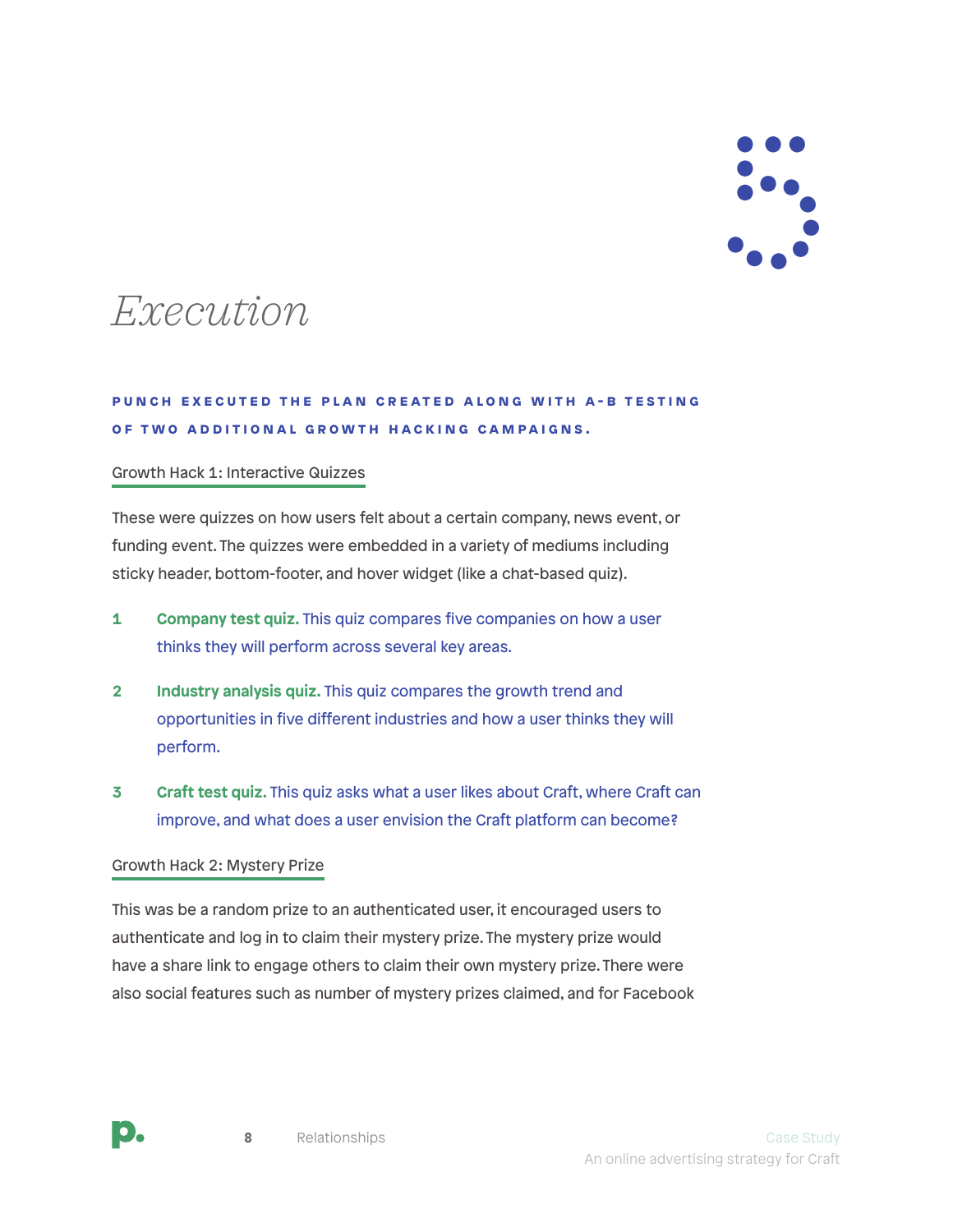authenticated users, friends of theirs who had claimed mystery prizes.

- **4 Free call with expert.** Skype call with the Craft team on a broad range question and answer session.
- **5 Thought leadership pieces.** Exclusive industry insights report for 2017 investment activity developed by the Craft team.
- **6 Free item.** Free Craft shirt shipped to a user's home or place of business in the user's shirt size.

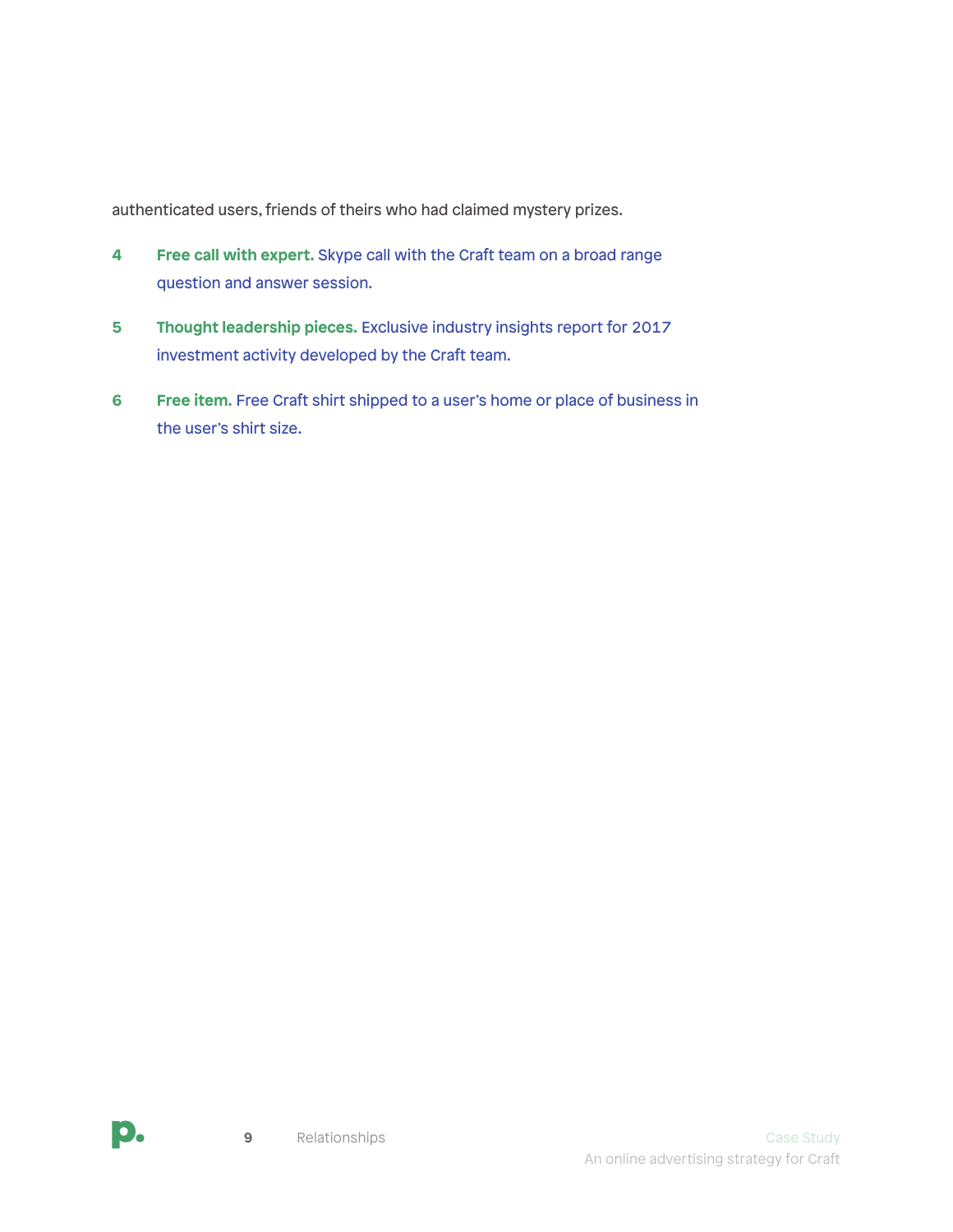#### **I ntera c tive quizzes**

#### Lower CPC through engagement

By taking advantage of the popular quiz pattern on social sites, quiz-based ads created higher engagement and more effective ad spend.



D.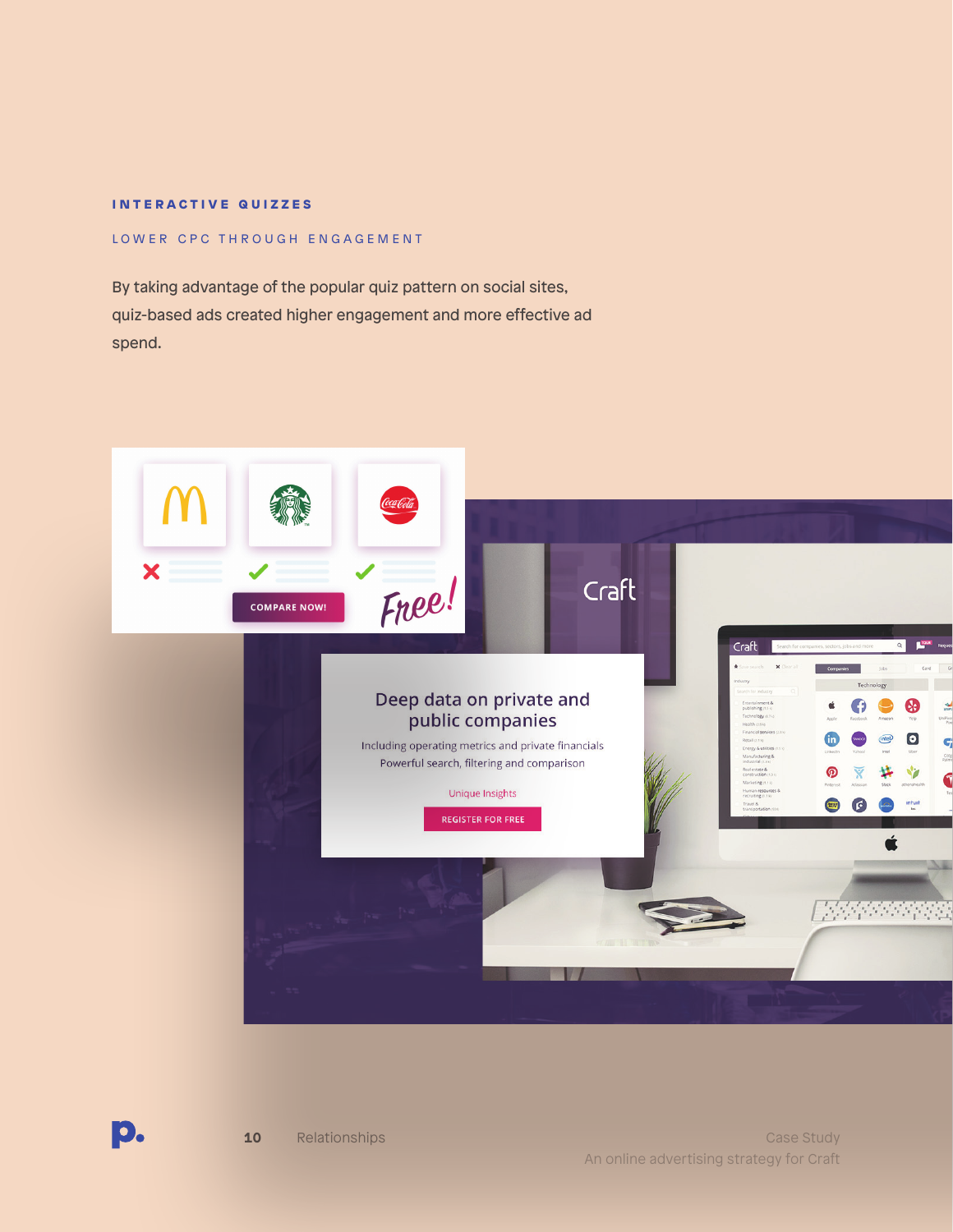#### **I ndustry analysis**

#### CAPTURING NEW USERS

Craft positions itself as one of the largest sources of truth for businesses of all sizes. Some ad campaigns took advantage of people looking for this up-to-date and vetted database of information.





 $\blacktriangleright$ 

**EMAIL ADDRESS** 

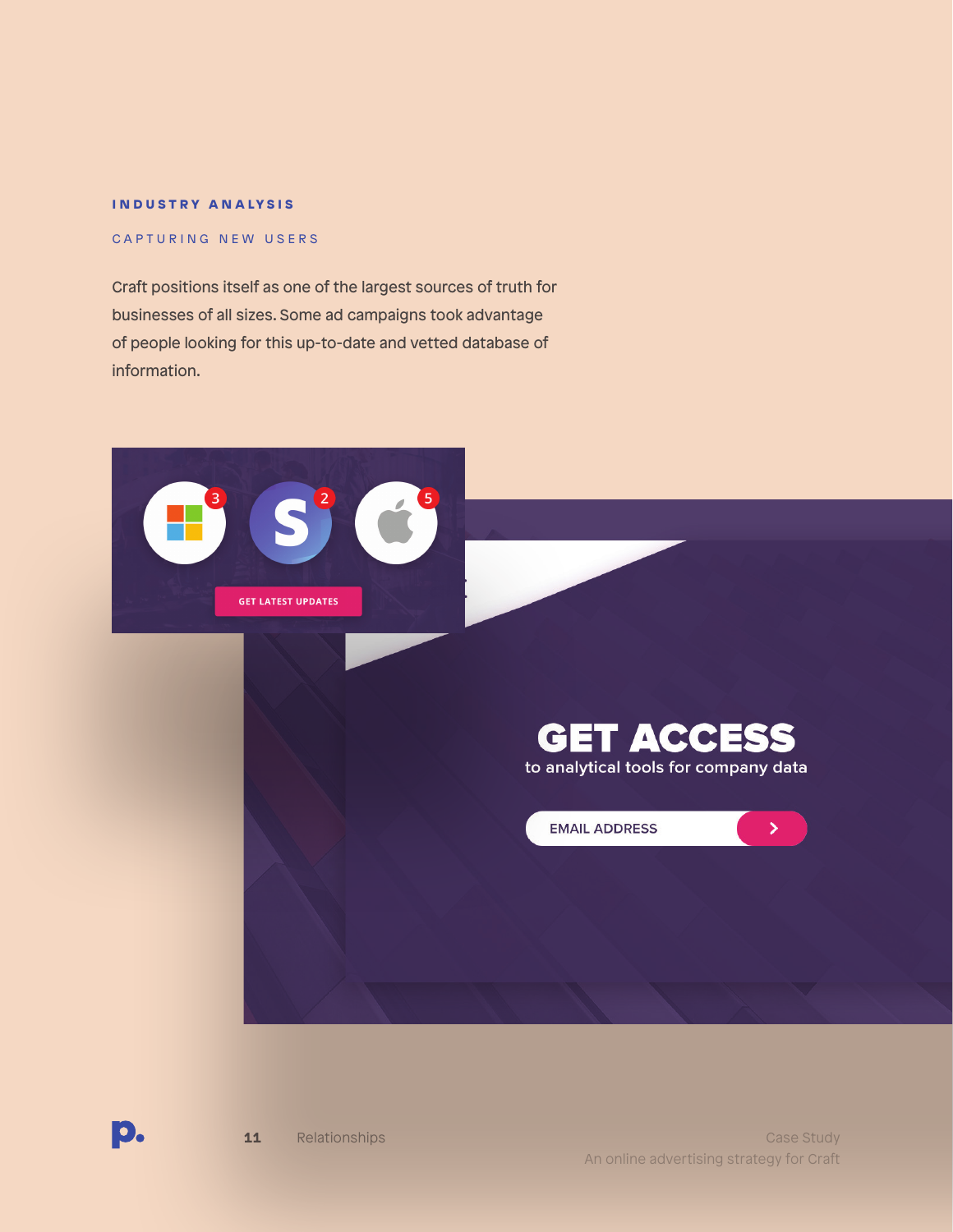

# <span id="page-11-0"></span>*Refinement*

## **REFINEMENT IS CRITICAL TO LOWERING THE COST OF a c quisition for users.**

### Increasing ad spend

We concluded that the current ad spend (\$500 per month) was not enough. Ad spend was increased to maximum of \$100 per day. On average, the ad spend per day fell in the \$50–\$75 range through the course of the program.

### Transitioning from Facebook to AdWords

Facebook requires a comprehensive content strategy to be successful, so we began migrating from Craft's current ads on AdWords to the landing pages. The Facebook ads were targeted only for specific case studies or articles Craft had written. The non-authenticated flow on these article pages served as lead capture forms: chat interfaces and click-to-call functionalities were used to measure conversions on the landing pages.

### Increasing number of landing pages

For each persona and use case, we wanted a corresponding landing page. We increased from our current one landing page to anywhere from 3–10 depending on the campaigns. Each page had specific content and images centered on the keyword and demographic targets.

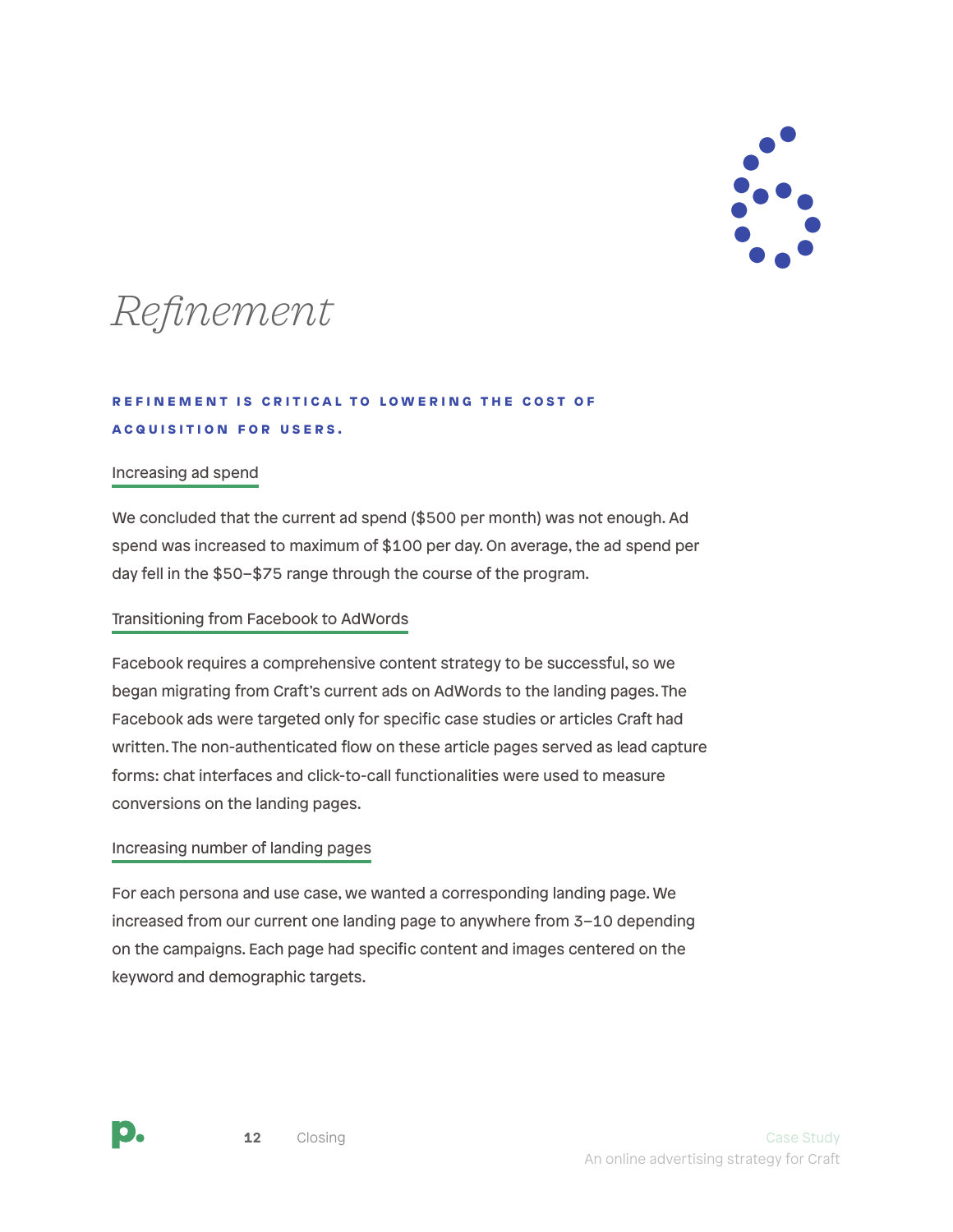

<span id="page-12-0"></span>*Results*

**Ac ross the board, P u n c h growth c ampaigns in c r e a s e d e n g ag e m e n t, b ra n d r e c ognition, so c i a l s h a r i n g , a n d c onversion rates.**

#### **Campaign R esults**

|                                                          | Original | <b>Punch campaigns</b> |                       |
|----------------------------------------------------------|----------|------------------------|-----------------------|
| Average landing page<br>conversion rate                  | 3.59%    |                        | 4.12% 14.76% increase |
| Average click through rate                               | 2.29%    |                        | 2.53% 10.48% increase |
| Social shares increase                                   |          | 61.29%                 |                       |
| Website traffic increase                                 |          | 34.82%                 |                       |
| Brand mentions across blogs<br>and social media increase |          | 26.32%                 |                       |